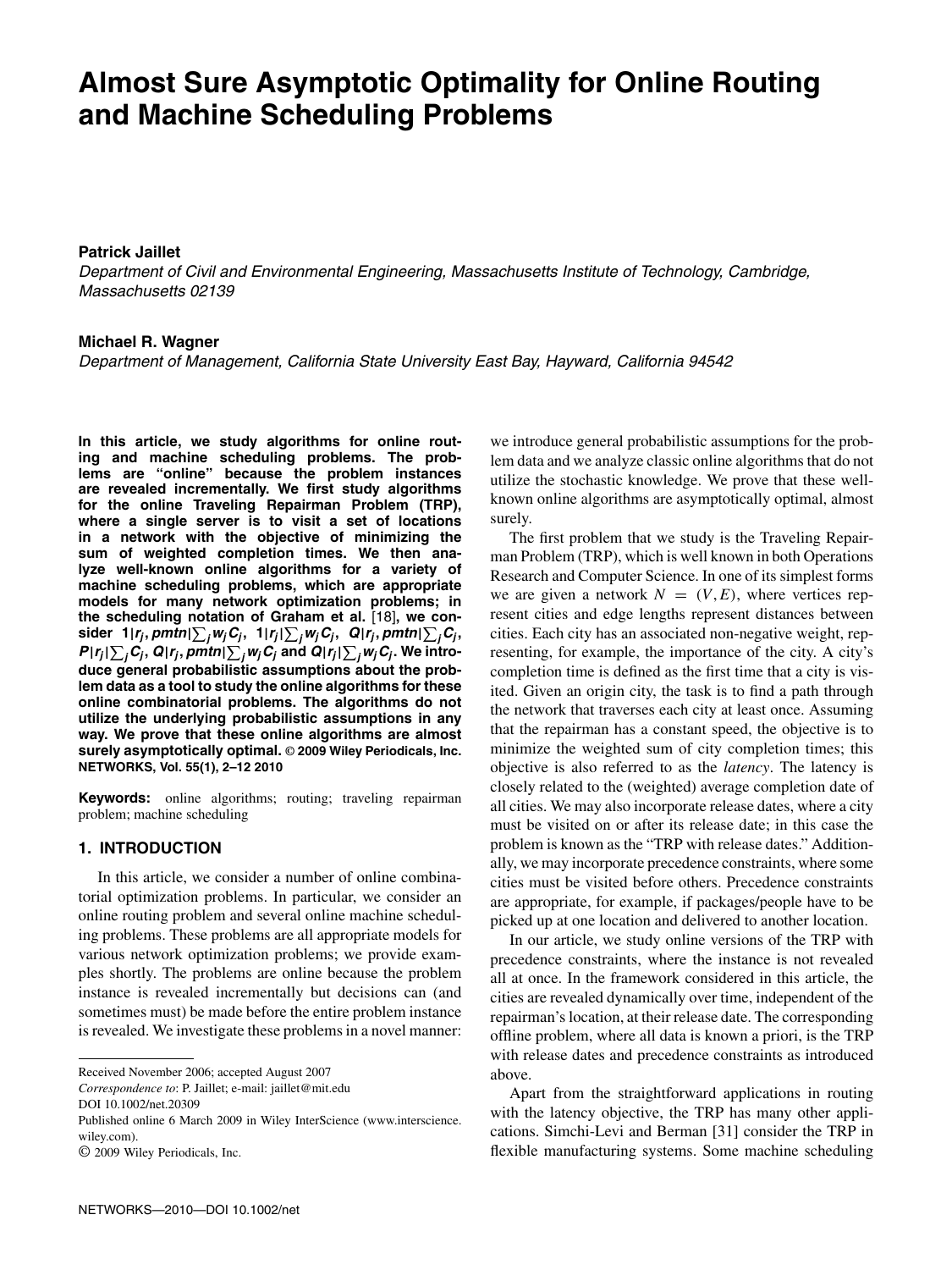problems can be cast as a TRP; see Rinnooy Kan [23] and Picard and Queyranne [26]. Tsitsiklis [34] describes other applications as well. Finally, the TRP is appropriate in searching problems: if one were to search for a prize located at any of *n* given points in a network (where distances satisfy the triangle inequality) with equal probability, the optimal TRP solution gives the minimum expected time to find the prize (see Blum et al. [6].)

We also study online algorithms for a number of machine scheduling problems whose offline versions are NP-hard. Machine scheduling problems are an appropriate model for solving a number of network optimization problems. Generically, any routing optimization problem on a network can be cast as a machine scheduling problem with sequence-dependent processing times. For example, consider the classic Traveling Salesman Problem (TSP) and the single machine makespan scheduling problem under sequence dependent processing times  $1|s_{jk}|C_{\text{max}}$ . These two optimization problems are *equivalent*; to see this, let job *j* represent city *j*. If city *j* is the *k*-th city visited, then the processing time of job *j* is the time required for the salesman to travel the distance between the  $(k - 1)$ -th city visited and city *j*. Furthermore, scheduling in computer networks can be solved using machine scheduling models. For example, single machine scheduling concepts have been applied to browsing the Internet by Xia and Tse [35]. Bampis and Rouskas [4] apply machine scheduling concepts to problems arising in optical networks and IP routers.

We study the problem of scheduling jobs that arrive in an online fashion in single and multiple machine environments. In the multiple machine environment, we consider the case where the machines are all identical as well as the case where the machines have different processing speeds. A job's completion time is defined as the first time that the job has been completely processed. The objective is to minimize the weighted sum of job completion times (similarly to the online TRP objective). We consider both preemptive and nonpreemptive problems. In the scheduling notation of Graham et al. [18], we study online versions of  $1|r_j, pmtn \mid \sum_j w_j C_j, 1|r_j| \sum_j w_j C_j, 0|r_j, pmtn \mid \sum_j C_j,$  $P|r_j| \sum_j C_j$ ,  $Q|r_j$ ,  $pmtn| \sum_j w_j C_j$  and  $Q|r_j| \sum_j w_j C_j$ .

The focus of this article is on studying algorithms for these online routing and machine scheduling problems. Online algorithms are usually evaluated using the competitive ratio, which is defined as the worst case ratio, over all problem instances, of the online algorithm's cost to the cost of an optimal offline algorithm. We, however, evaluate these online algorithms using the *asymptotic* competitive ratio criteria, which is defined as the worst case ratio of the online algorithm's cost to the cost of an optimal offline algorithm, *for large enough problem instance sizes*.

We show that under certain conditions, the asymptotic competitive ratio of classic online algorithms is equal to one; i.e., the online algorithms are asymptotically optimal. In particular, we introduce general probabilistic assumptions on the problem data as a *tool* to study the online algorithms. The *deterministic* online algorithms that we study do not use the probabilistic information in any way. Furthermore, no specific distributional assumptions are made; we only assume that the problem data is generated by a distribution that belongs to a class of distributions that we define. Under these stochastic assumptions, we show that the classic algorithms we consider are almost surely asymptotically optimal. One of the motivations for this research is to provide an explanation of the excellent performance that some of these algorithms exhibit computationally as well as in practice.

# *1.1. Previous Work*

Considering the online TRP, Feuerstein and Stougie [15] give a lower bound of  $(1 + \sqrt{2})$  for the competitive ratio and a 9-competitive algorithm, both for the online TRP on the real line. Krumke et al. [24] improved upon this result to give a  $(1 + \sqrt{2})^2$ -competitive deterministic algorithm for the online TRP in general metric spaces as well as a  $\Theta$ competitive randomized algorithm, where  $\Theta \approx 3.64$ ; this result was corrected to  $\Theta \approx 3.86$  in Jaillet and Wagner [20] (see also [25]). The online TRP under advanced information, where cities are revealed to the online algorithm before their release dates, was also considered in [20]. A similar approach was taken by Allulli et al. [2] in the form of a *lookahead*. Bonifaci and Stougie [8] consider the online TRP with *k* servers and give an algorithm that is 6-competitive and mention that their approach can be modified to prove their algorithm is  $(1 + \sqrt{2})^2$ -competitive, matching the single server result. They also consider the effect on the competitive ratio of giving the online algorithm additional servers: If the online algorithm has *k* servers and the offline algorithm has  $k^* \leq k$ servers, their algorithm is  $2 \cdot 3^{1/[k/k^*]}$ -competitive.

To the best of our knowledge, there is very little previous research on the *asymptotic* competitive ratio for the online TRP. The one exception is also contained in the work by Bonifaci and Stougie [8]: If all cities are located on the real line, they give a deterministic algorithm with a competitive ratio of  $1 + O((\log k)/k)$ ; i.e., as  $k \to \infty$ , their algorithm is asymptotically optimal.

However, there have been similar approaches for related online routing problems such as the online TSP. Hiller [19] performs a probabilistic asymptotic competitive analysis of an online Dial-a-Ride problem on trees. Recently, Jaillet and Wagner [21] have investigated generalizations of the online TSP from an asymptotic point of view and have shown a number of almost sure asymptotic optimality results.

We next consider the literature on online machine scheduling problems. As the literature in this area is vast and we do not intend to give a comprehensive review, we only mention the references that are most relevant to our paper. Anderson and Potts [3] give a deterministic online algorithm for  $1|r_j| \sum_j w_j C_j$  and show that it has a competitive ratio of 2. Goemans et al. [17] give a randomized algorithm for the same problem with a competitive ratio of at most 1.68. Sitters [32] gives a deterministic algorithm for  $1|r_j$ , *pmtn*  $\sum_j w_j C_j$  with a competitive ratio of at most 1.56. Schulz and Skutella [29] give a randomized online algorithm for the same problem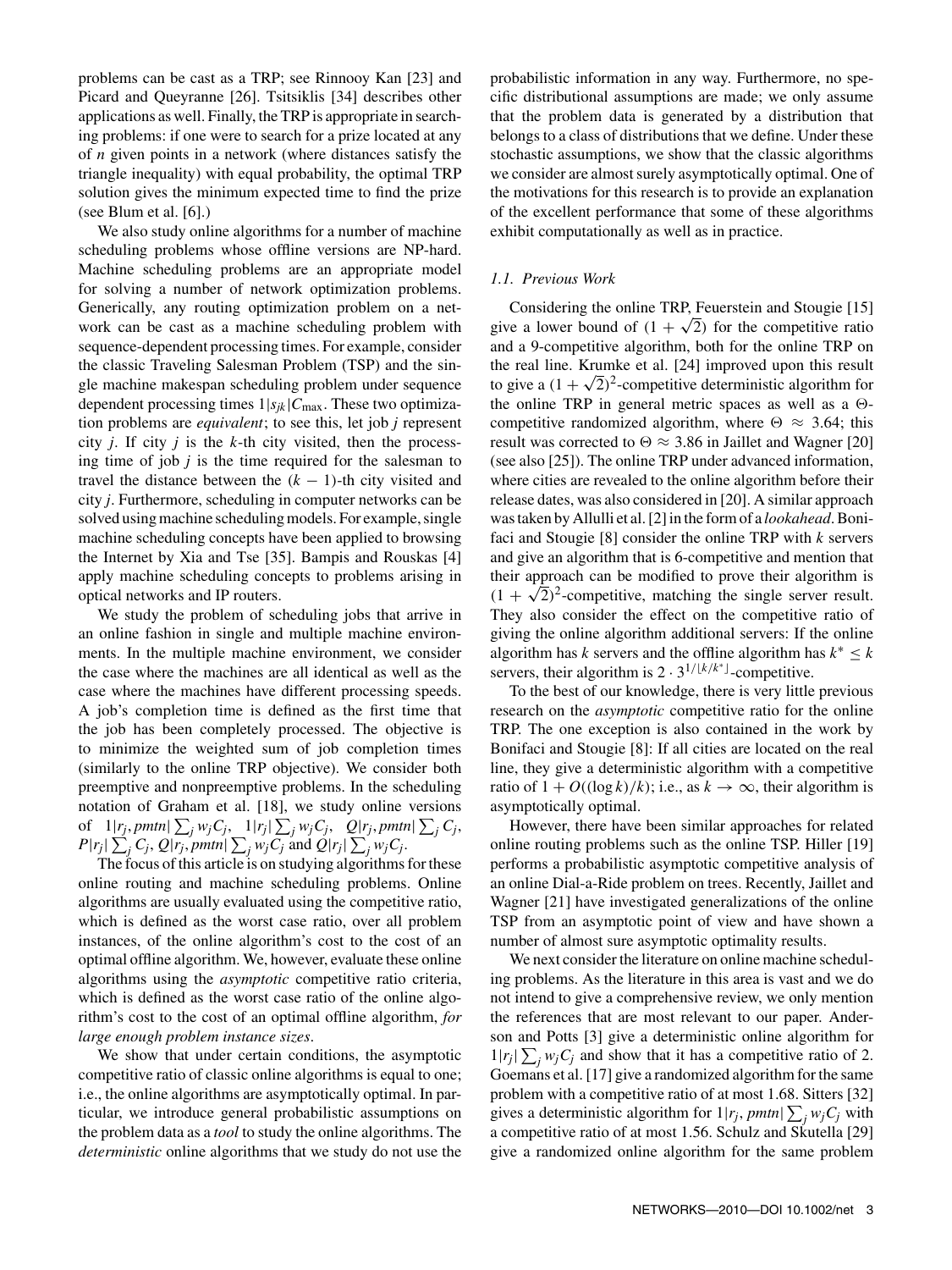with a competitive ratio of at most  $\frac{4}{3}$ . Chekuri, Motwani, Natarajan and Stein [10] give a deterministic online algorithm for  $P|r_j| \sum_j C_j$  that has a competitive ratio of at most  $3 - \frac{1}{m}$ , where *m* is the number of machines. We are not aware of any further competitive ratio results for the problems  $P|r_j| \sum_j C_j$ and  $P|r_j$ ,  $pmtn \geq j$ ,  $C_j$ ; therefore, we now give state of the art results for the *weighted* sum of completion dates objective. Correa and Wagner [13] give a deterministic algorithm for  $P|r_j| \sum_j w_j C_j$  with a competitive ratio of at most 2.62. Schulz and Skutella [30] give randomized online algorithms for  $P|r_j| \sum_j w_j C_j$  and  $P|r_j, pmtn| \sum_j w_j C_j$  that have competitive ratios of at most 2. Correa and Wagner [13] improve on these last results, but the improvement depends on the number of machines. To the best of our knowledge, there are no existing worst-case results for  $Q|r_j|\sum_j w_j C_j$  or its preemptive version.

Most relevant to our online machine scheduling work is the paper by Chen and Shen [11]. These authors study online single machine, uniform parallel machine and flow shop scheduling problems under stochastic assumptions on the problem data, similar to ours, and they show that a class of online algorithms are almost surely asymptotically optimal. However, the authors make the additional assumption that there exist explicit positive lower and upper bounds on the job weights and processing requirements; we do not make this assumption. Similarly, Chou et al. [12] consider the online version of  $Q|r_j|\sum_j w_jC_j$  and show that, if there exist positive lower and upper bounds on the processing requirements and weights, the algorithm *Weighted Shortest Processing Requirement* (WSPR) is deterministically asymptotically optimal. Additionally, Kaminsky and Simchi-Levi [22] show that the *Shortest Processing Time Among Available* (SPTA) heuristic is deterministically asymptotically optimal for the online version of  $1|r_j|\sum_j C_j$ , under the assumption that the processing requirements are all contained in a bounded interval.

The article by Savelsbergh et al. [28] gives a comprehensive computational study of the offline  $1|r_j|\sum_j w_jC_j$ they show that many algorithms perform much better than is theoretically predicted. In the journal version of Correa and Wagner [13], a computational study of online algorithms for  $P|r_j| \sum_j w_j C_j$  and  $P|r_j$ ,  $pmtn| \sum_j w_j C_j$  is given and it is again shown that the algorithms perform better than expected. Additionally, Albers and Schröder [1] perform a computational study of online algorithms for parallel machine scheduling problems with the objective of minimizing the makespan. They experimentally show that online algorithms that perform well on randomly generated data do not necessarily perform well on real-world data.

#### *1.2. Our Contributions*

We give the first asymptotic optimality results for the online TRP with precedence constraints. These results continue the work in [21] to arguably more complicated online routing problems (routing optimization problems with the latency objective are usually considered more difficult that those with the makespan objective). Furthermore, our asymptotic approach is arguably more realistic than the only other asymptotic analysis for the online TRP (see [8]): We consider the limit as the number of cities (rather than the number of servers) goes to infinity. In our opinion, it is more realistic to consider a problem with a very large number of locations to visit than one with a very large fleet of vehicles. These results also have a strong practical implication: If the number of locations to visit is large enough, then the additional cost of having dynamic uncertainty (the problem being online), compared to having all information a priori, is negligible.

We also give the first asymptotic optimality results for the problems  $1|r_j$ ,  $pmtn| \sum_j w_j C_j$ ,  $1|r_j| \sum_j w_j C_j$ ,  $Q|r_j$ ,  $p$ *mtn*  $\sum_j C_j$ ,  $P|r_j| \sum_j C_j$ ,  $Q|r_j$ ,  $p$ *mtn*  $\sum_j w_j C_j$  and  $Q|r_j|\sum_j w_jC_j$ , that do not require explicit bounds on the job weights and processing requirements. For the first three problems, we analyze well-known online algorithms that run in polynomial time. For the final two problems, we study online algorithms that do not run in polynomial time. Our results complement the research in [11], [12], and [22]. Taken together, these results provide a convincing explanation for the good practical and computational performance exhibited by the online algorithms.

A main benefit of our machine scheduling research is to relax the explicit lower and upper bounds required by the deterministic analyses in [12] and [22]. By introducing probabilistic assumptions, we are able to relax the explicit bounds on the data into bounds on the distributional moments of the data. Note, however, that our approach was only successful for slightly simpler problems than those considered in [12]. Additionally, our proofs, while in a probabilistic domain, are arguably simpler. Finally, our results are similar to the almost sure asymptotic optimality results in [11], but again we do not require the explicit bounds on the problem data.

Article Outline: In Section 2, we detail the problem descriptions, introduce probabilistic assumptions and give useful technical results. In Section 3, we present our results for the online TRP. In Section 4, we consider single machine scheduling problems, and in Section 5, we study the multiple machine cases.

### **2. PRELIMINARIES**

# *2.1. Problem Data for the Online Traveling Repairman Problem*

The data for our problem is given by  $(1_i, r_i, w_i)$ ,  $i =$  $1, \ldots, n$ , where *n* is the number of requests. Each request *i* consists of *m* locations to visit:  $1_i = (l_i^1, l_i^2, \ldots, l_i^m)$ , where  $l_i^j \in \mathcal{M}, \mathcal{M}$  an Euclidean metric space of dimension *d*. The quantity  $r_i \in \mathbb{R}_+$  is the *i*<sup>th</sup> request's release date; i.e.,  $r_i$  is the time after which cities in request  $i$  will accept service. We assume, without loss of generality, that  $r_1 \leq r_2 \leq \cdots \leq r_n$ . The quantity  $w_i \in \mathbb{R}_+$  is the *i*<sup>th</sup> request's weight. Strict precedence constraints exist within a request:  $\forall i, l_i^1 \leq l_i^2 \leq \cdots \leq l_i^m$ . In other words,  $l_i^1$  must be visited before  $l_i^2$ , which in turn must be visited before  $l_i^3$  and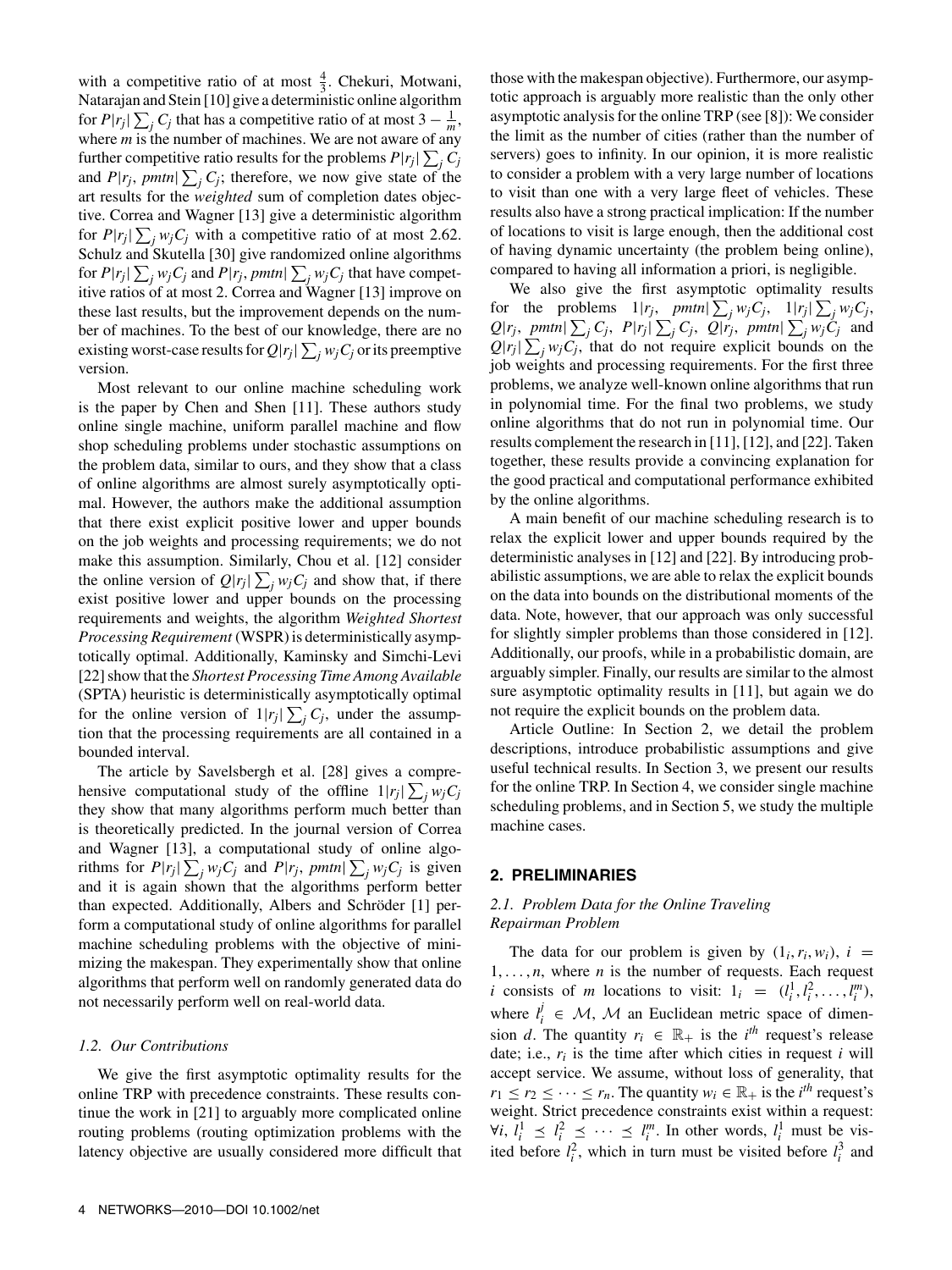so on. Let  $L^{j}_{TSP}$  denote the shortest tour through the points  $\{l_1^j, \ldots, l_n^j\}$  for each  $j \in \{1, \ldots, m\}$ . The service requirement at a city is zero. Unless stated otherwise, the repairman travels at unit speed or is idle. The problem begins at time 0, and the repairman is initially at a designated origin *o* of the metric space. The objective is to minimize the weighted sum of *request* completion times  $\sum_{i=1}^{n} w_i C_i$ , where a request's completion time is the first time that all cities in the request have been visited. Finally,  $L_{TRP}$  is the optimal cost when all release dates are equal to zero.

# *2.2. Problem Data for Online Machine Scheduling Problems*

The data for our problems is given by  $(p_i, r_i, w_i)$ ,  $i =$ 1, ..., *n*, where *n* is the number of jobs.  $p_i \in \mathbb{R}_+$  is the processing requirement of job *i*,  $r_i \in \mathbb{R}_+$  is the release date of job *i* and  $w_i \in \mathbb{R}_+$  is the weight associated with job *i*; the problems are online because job *i*'s existence and data do not become known until time *ri*. We consider scheduling jobs on (1) a single machine, (2) parallel identical machines and (3) parallel uniform machines (i.e., machines have different job processing speeds). In the multiple machine environment, we have  $m \in \mathbb{Z}$  machines available, where *m* is fixed. The objective is to schedule the jobs on the machine(s) to minimize the weighted sum of completion dates  $\sum_j w_j C_j$ . We consider both preemptive and nonpreemptive problems; when preemption is allowed, a job can be interrupted and resumed later, possibly on a different machine. We study online versions of  $1|_{r_j}$ ,  $pmtn \mid \sum_j w_j C_j$ ,  $1|r_j| \sum_j w_j C_j$ ,  $Q|r_j$ ,  $pmtn \mid \sum_j C_j$ ,  $P|r_j| \sum_j C_j, Q|r_j, pmtn| \sum_j w_j C_j$  and  $Q|r_j| \sum_j w_j C_j$ . Let  $s_1 \geq$  $s_2 \geq \cdots s_m > 0$  be the speeds of the machines in the *Q* case; in the *P* case,  $s_i = 1$ ,  $\forall j$ . Job *i* on machine *j* will take  $p_i/s_j$ time to complete.

#### *2.3. Online Optimization and Competitive Analysis*

From the online perspective, the total number of requests/jobs, represented by the parameter *n*, is not known, and request/job *i* only becomes known at time  $r_i$ . Let  $Z_n^A$ denote the cost of online algorithm *A* on an instance of *n* cities and  $Z_n^*$  is the corresponding optimal offline cost where all data is known a priori. The problem instance underlying  $Z_n^A$  and  $Z_n^*$  will be clear from context.

The performance of online algorithms is usually measured using the competitive ratio and the *asymptotic* competitive ratio criteria. The competitive ratio is defined as the worstcase ratio, over all problem instances, of online to offline costs: max<sub>instances</sub>  $Z_n^A/Z_n^*$ . An online algorithm is also said to be *c*-competitive if its competitive ratio is at most *c*. An online algorithm is asymptotically *c*-competitive if there exists  $n_0$ such that for all  $n \ge n_0$ ,  $Z_n^A/Z_n^* \le c$ . An online algorithm is said to be best-possible if there does not exist another online algorithm with a strictly smaller competitive ratio.

# *2.4. Stochastic Assumptions for the Online Traveling Repairman Problem*

We now list two different stochastic assumptions for the online TRP that are called upon throughout this paper. We use uppercase letters to denote random variables.

**Assumption 1** (Locations). *For each j*  $\in$  {1, ... *, m*}*,*  $L_1^j, L_2^j, \ldots, L_n^j$  are independently identically distributed from *a distribution of compact support in*  $d \geq 2$  *dimensional Euclidean space. Additionally,*  $L_k^i$  *and*  $L_k^j$  *are independent for all i, j, k, l (except, of course, when*  $i = j$  *and*  $k = l$ *).* 

Note that the distribution for  $L_1^j, L_2^j, \ldots, L_n^j$  needs not be the same as the distribution for  $L_1^i, L_2^i, \ldots, L_n^i$  for  $i \neq j$ . The support for the individual distributions do not even need to overlap.

**Assumption 2** (Release Dates)**.** *The release date of each request is a realization of a generic non-negative random variable Y*  $\geq$  0*; i.e., the unordered release dates are independently identically distributed from a given distribution. As our model requires an order*  $(R_k \leq R_l \text{ for } k < l)$ , the *k*-th release date is the k-th order statistic:  $R_k = Y_{(k)}$ ; *where*  $Y_k \geq 0$ ,  $k = 1, \ldots, n$  *are i.i.d. random variables and*  $Y_{(1)} \leq Y_{(2)} \leq \ldots \leq Y_{(n)}$ .

We also consider a renewal process structure for the release dates in Section 3.3; since Section 3.3 is the only place in our paper where we apply this alternate structure, we define the assumption in that section. We also utilize a deterministic assumption on the city weights, which we detail next.

**Assumption 3** (Weights). *There exist values*  $0 < \omega \leq \Omega$ *such that*  $\omega \leq w_i \leq \Omega$ ,  $\forall i$ .

The lower bound of  $\omega$  in Assumption 3 simply eliminates requests with zero weight, requests which would not have been counted in the objective function cost anyway. The upper bound of  $\Omega$  is intended to eliminate the pathological case where a single request has an arbitrary large weight which dominates the objective function cost.

# *2.5. Stochastic Assumptions for the Online Machine Scheduling Problems*

We now list the different stochastic assumptions for the online machine scheduling problems.

**Assumption 4** (Release Dates)**.** *The job release dates satisfy Assumption 2.*

**Assumption 5** (Processing Requirement)**.** *The processing requirement Pi of each job is a realization of a generic non-negative random variable*  $P \geq 0$ *; i.e., the processing requirements are independently identically distributed from a given distribution.*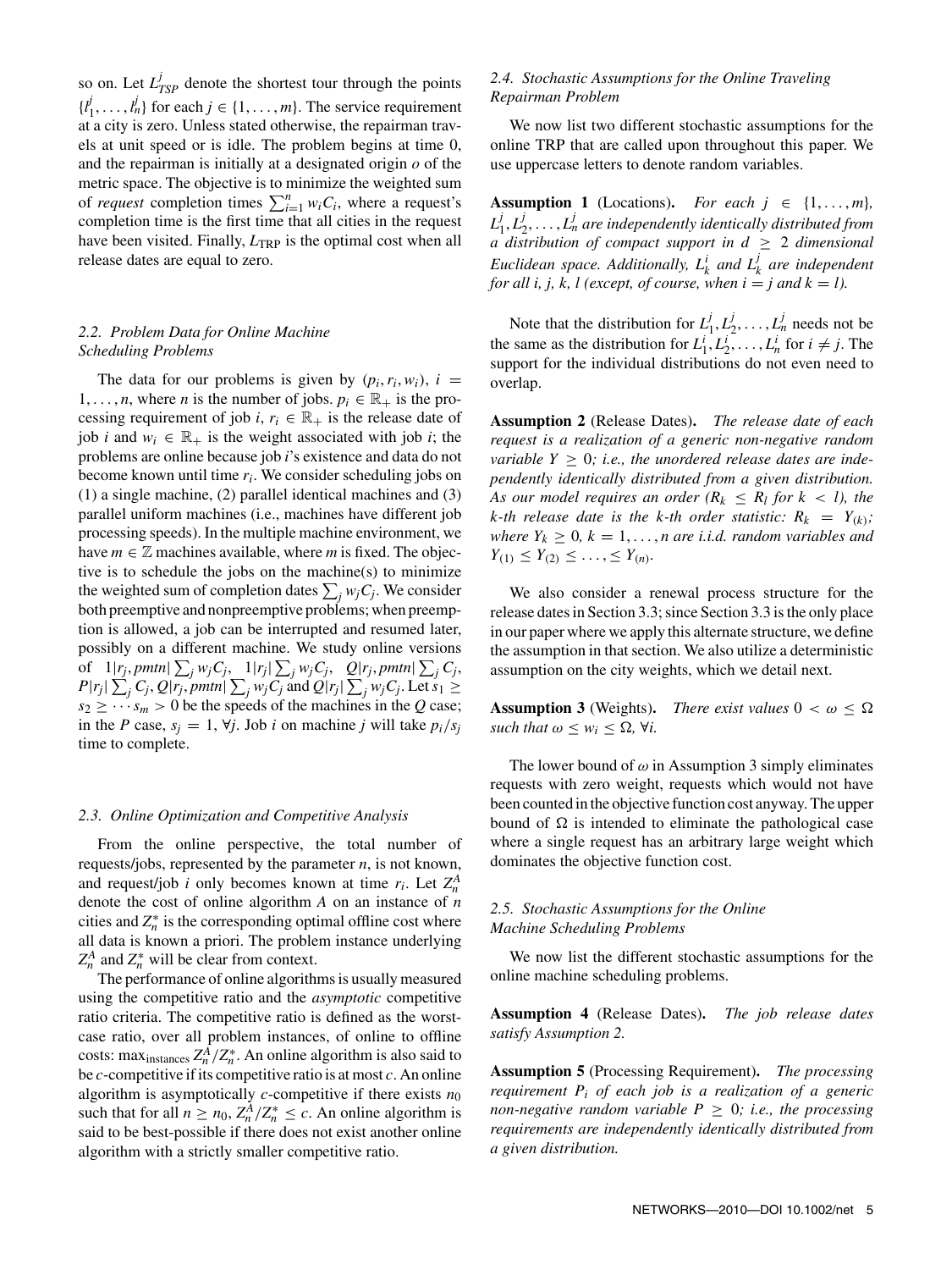**Assumption 6** (Weights)**.** *The weight Wi of each job is a realization of a generic non-negative random variable W*  $\geq$ 0*; i.e., the weights are independently identically distributed from a given distribution.*

#### *2.6. Discussion of Stochastic Assumptions*

The appeal of our stochastic assumptions is that they do not specify any particular distribution for the data. The assumptions only introduce a probabilistic structure for the data. Furthermore, these structures match many of the assumptions made in computational studies that appear in the literature (e.g., see [1], [13], [28]); therefore, our theoretical analysis complements the computational studies. However, our assumptions have limitations. Our model requires that related data (such as job processing requirements) are identically independently distributed.

The assumption of independence precludes the application of our analysis to any practical setting where there are strong correlations between requests. For example, suppose the online TRP model is applied to an ice-cream truck that travels in neighborhoods to sell ice cream to children, who are the requests  $(m = 1)$ . Children see that other children are buying ice cream from the truck and many will also want ice cream. Therefore, the requests in this case are highly correlated and our model is not appropriate.

The assumption that certain data are identically distributed is less of a concern. Even if the characteristics of individual requests are generated from different distributions, our analysis can be extended by utilizing generalized versions of our analysis tools (e.g., Kolmogorov's Strong Law of Large Numbers). However, this assumption allows us to bypass the additional technical details and the main ideas of our proofs are more easily accessible to the reader.

#### *2.7. Technical Details*

In this subsection, we present useful technical results.

**Theorem 1** (Beardwood, Halton, Hammersley [5])**.** *Under* Assumption 1, there exists a  $c_d^j$  > 0 such that  $\lim_{n\to\infty} \frac{L_{\text{ISP}}^j}{n^{(d-1)/d}} = c_d^j$  *almost surely, where d is the dimension of the underlying Euclidean space.*

**Lemma 1** (Bompadre, Dror, Orlin [7])**.** *The cost L*TRP *of the minimum latency problem with unit weights when n cities* are uniformly distributed in  $[0, 1]^2$  is  $\Omega(n^{3/2})$  almost surely.

**Lemma 2.** *Let*  $\{X_i\}$  *be a sequence of non-negative i.i.d. random variables. If*  $\mathbb{E}[X^r] < \infty$ *, then* 

$$
\lim_{n\to\infty}\frac{\max_{1\leq i\leq n}X_i}{n^{\delta}}=0,
$$

*almost surely, for all*  $\delta \geq \frac{1}{r}$ *.* 

**Proof.** Consequence of Theorem 4.4.1 in Galambos  $[16]$ . **Lemma 3.** *Let*  $\{X_i\}$  *be a sequence of i.i.d. random variables. If*  $\mathbb{E}[X^2] < \infty$ *, then* 

$$
\lim_{n\to\infty}\frac{\sum_{j=1}^n jX_j}{n^2}=\frac{\mathbb{E}[X]}{2},
$$

*almost surely.*

**Proof.** The martingale  $M_n$  defined by  $M_n$  $\sum_{j=1}^n$ *X<sub>j</sub>*−E[*X<sub>j</sub>*] is bounded in  $L^2$ , so is convergent almost surely. Using Kronecker's lemma we then conclude that

$$
\lim_{n\to\infty}\frac{\sum_{j=1}^n j(X_j - \mathbb{E}[X_j])}{n^2} = 0,
$$

almost surely. ■

*n*→∞

# **3. THE ONLINE TRP WITH PRECEDENCE CONSTRAINTS**

We consider here the general case  $m \geq 1$ . Note that when  $m = 1$  we have the classic online Traveling Repairman Problem and when  $m = 2$ , we have an online version of the latency-objective Dial-a-Ride problem.

We use a generic technique to prove almost sure asymptotic optimality: We find random variables  $F_n$  and  $G_n$  that satisfy  $Z_n^* \ge F_n$  and  $Z_n^A \le F_n + G_n$  for all *n* for some online algorithm *A*. Then, we show that  $\lim_{n\to\infty} G_n/F_n = 0$ , almost surely, which implies that  $\lim_{n\to\infty} Z_n^A/Z_n^* = 1$ , almost surely.

This section is organized as follows: In Section 3.1, we give online algorithms and derive upper bounds on their costs as well as lower bounds on the optimal offline costs. In Section 3.2, we prove almost sure asymptotic optimality results for the case where the release dates satisfy Assumption 2. Finally, we prove similar results in Section 3.3 when the release dates are instead generated by a general renewal process.

# *3.1. Algorithms and Bounds*

We define the strategy Greedy-Latency (GL) for these problems, followed by two polynomial-time strategies.

**Algorithm 1** (GL)**.** *At any release date, calculate a path* P *of minimum latency that satisfies the following constraints:*

- 1. P *starts at the current server location.*
- 2. *All unserved requests are visited and the precedence constraints are respected.*
- 3. *If there are no unserved requests, remain idle at the current location (not necessarily the origin).*

*The server then traverses the path* P *at unit speed, until the next release date (if any).*

We next define the polynomial-time strategy Greedy-Latency-Polynomial (GLP) for the special case where  $m = 1$ and  $w_i = 1, \forall i$ .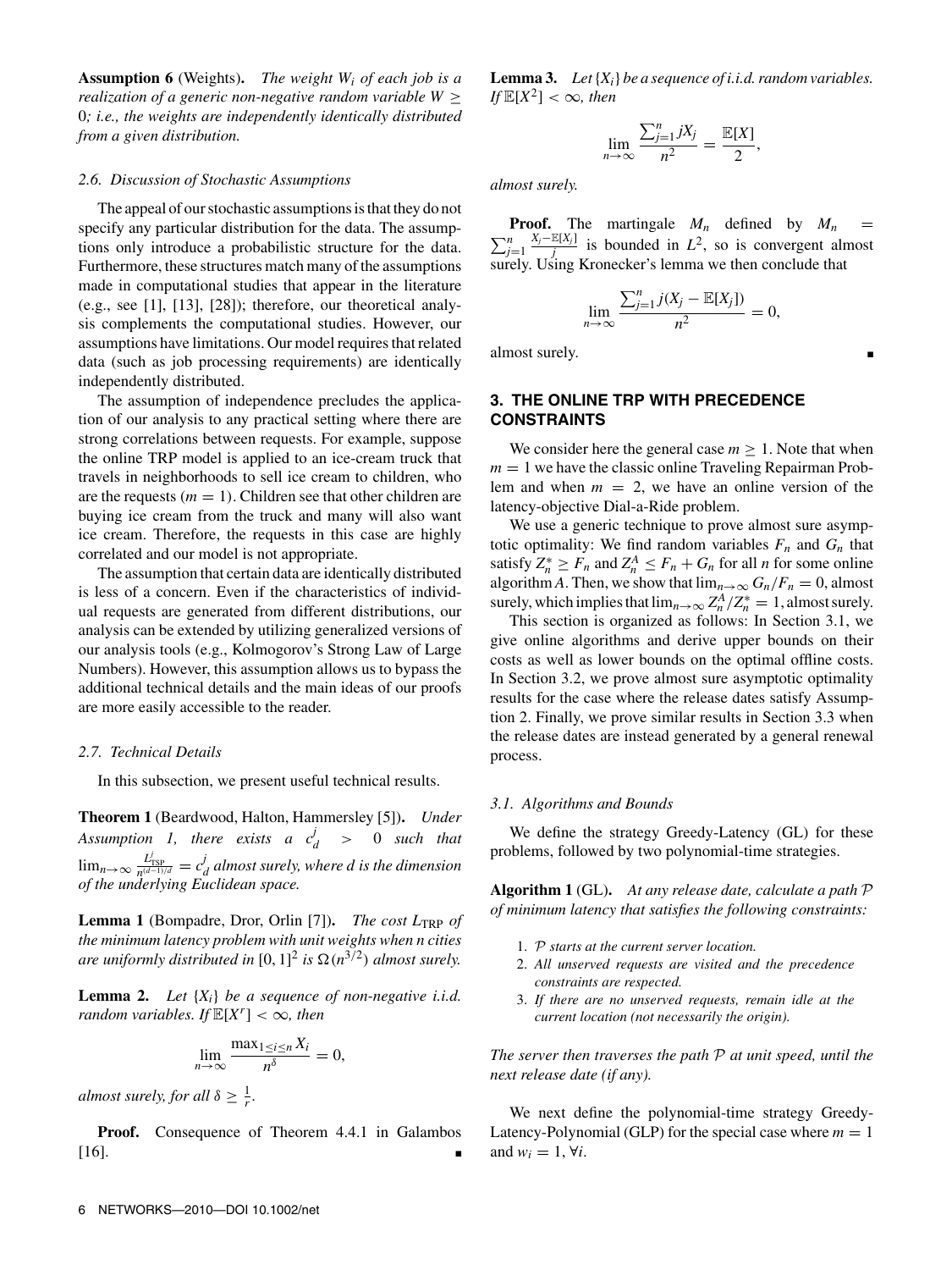**Algorithm 2** (GLP)**.** *At any release date, use a* ρ*approximation algorithm for minimizing latency to find a path* P *beginning at the current server location and visiting all unserved requests. Then the server traverses* P *at unit speed, until the next release date (if any). If there are no unserved locations, remain idle at the current location (not necessarily the origin).*

To the best of our knowledge, there are no approximation algorithms for the arbitrary weight case. Also to the best of our knowledge, the approximation algorithm (for the unit weight case) with the smallest approximation ratio  $\rho$  to date is the one given by Chaudhuri et al. [9], which has  $\rho < 3.6$ .

Finally, we give a simple polynomial-time algorithm for the general case: Serve-In-Order-Received (SIOR).

**Algorithm 3** (SIOR)**.** *Serve in the order received; i.e., visit the locations in the order:*

$$
L_1^l, \ldots, L_1^m, L_2^1, \ldots, L_2^m, \ldots, L_n^1, \ldots, L_n^m.
$$

*When there are no known unserved locations, remain idle at the current location.*

We now derive useful bounds for the costs of these algorithms, as well as for the optimal offline cost, in a series of lemmas and corollaries. We consider separately the cases  $m = 1$  and an arbitrary value of *m*. We first consider the case where  $m = 1$ .

**Lemma 4.** *If*  $m = 1, Z_m^* \ge L_{TRP}$  and  $Z_n^{GL} \le 2R_n \sum_{i=1}^n w_i +$ *L*TRP*.*

**Proof.** The lower bound on  $Z_n^*$  is clear. Now we consider the server (repairman) at time  $R_n$ . Consider an alternate strategy where the server returns to the origin and then serves *all* cities optimally; this strategy clearly has a larger latency than GL since GL does not necessarily return to the origin at time  $R_n$  and may have already served some cities. The initial return to the origin of this alternate strategy takes at most  $R_n$  time since the server moves at unit speed. The (alternate) server then proceeds on the optimal path that minimizes the latency through all *n* cities. The completion time of request *i* in the alternate strategy is  $2R_n + C_i^*$ , which implies that the cost of GL is at most  $2R_n \sum_{i=1}^n w_i + L_{TRP}$ .

The following corollary is immediate.

**Corollary 1.** *If*  $m = 1$  *and*  $w_i = 1$ ,  $\forall i$ ,  $Z_n^{GLP} \leq 2nR_n + C_n$  $\rho L$ <sub>TRP</sub>.

We now consider the situation where *m* is arbitrary.

**Lemma 5.**

$$
Z_n^* \geq \sum_{j=1}^n w_j R_j \quad \text{and} \quad Z_n^{\text{GL}} \leq \sum_{j=1}^n w_j \left( R_j + 3 \sum_{i=1}^m L_{\text{TSP}}^i \right).
$$

**Proof.** We begin with the lower bound on  $Z_n^*$ . Clearly, the optimal completion time of each request is at least its release date; thus we have  $Z_n^* \ge \sum_{j=1}^n w_j R_j$ .

We now show the upper bound on  $Z_n^{\text{GL}}$  by induction on the number of requests *n*. For  $n = 1$  (subscripts are supressed), with  $L^0 = 0$ , it is clear that

$$
Z^{GL} = w\left(R + \sum_{i=1}^{m} d(L^{i-1}, L^{i})\right)
$$
  
\n
$$
\leq w\left(R + \sum_{i=1}^{m} (d(L^{i-1}, o) + d(o, L^{i}))\right)
$$
  
\n
$$
\leq w\left(R + \sum_{i=1}^{m} 2d(o, L^{i})\right)
$$
  
\n
$$
= w\left(R + \sum_{i=1}^{m} L^{i}_{\text{ISP}}\right).
$$

Now, assuming  $Z_{n-1}^{\text{GL}} \le \sum_{j=1}^{n-1} (R_j + 3 \sum_{i=1}^{n} L_{\text{TSP}}^i (n-1)),$  $L^{i}_{\text{TSP}}(n-1)$  being the shortest tour through the locations  $L_1^i$ , ...,  $L_{n-1}^i$ , and noting that  $L_{\text{TSP}}^i$   $(n-1) \le L_{\text{TSP}}^i$   $(n) \triangleq L_{\text{TSP}}^i$ we shall prove the result for *n*. Define  $C_{n-1}^{\text{max}}$  as the (projected) maximum completion time of all requests in the instance of (*n*−1) requests. We first find an upper bound on  $C_{n-1}^{\text{max}}$ . Recall that GL performed a re-optimization at time  $R_{n-1}$ . Consider an alternate server that, at time  $R_{n-1}$ , first returned to the origin before proceeding to visit all unserved requests; this return takes at most

$$
\max_{1 \le i \le m} \left\{ \max_{1 \le j \le n-1} d(o, L_i^j) \right\} \le \max_{1 \le i \le m} \left\{ \frac{1}{2} L_{\text{TSP}}^i \right\} \le \frac{1}{2} \sum_{i=1}^m L_{\text{TSP}}^i
$$

time. Once the alternate server reaches the origin, it first travels through the locations  $\{L_1^1, \ldots, L_{n-1}^1\}$ , then  $\{L_1^2, \ldots, L_{n-1}^2\}$ and so on until  $\{L_1^m, \ldots, L_{n-1}^m\}$ . This takes at most  $\sum_{i=1}^m L_{\text{ISP}}^i$ time. As  $C_{n-1}^{\text{max}}$  for GL is clearly at most the respective value for this alternate strategy, we have that

$$
C_{n-1}^{\max} \leq R_{n-1} + \frac{3}{2} \sum_{i=1}^{m} L_{\text{TSP}}^{i} \leq R_{n} + \frac{3}{2} \sum_{i=1}^{m} L_{\text{TSP}}^{i}.
$$

Reoptimizing at time *Rn* will result in a latency value that is no more than that of the following strategy: Wait until requests  $1, \ldots, (n-1)$  have all been served and then serve request *n*. Letting  $\bar{C}_n$  denote the completion time of request *n* in this virtual strategy and noting that at time  $C_{n-1}^{\max}$  the server is at a location  $L_j^m$ ,  $j \in \{1, \ldots, n-1\}$ , we have that

$$
Z_n^{\text{GL}} \leq Z_{n-1}^{\text{GL}} + w_n \bar{C}_n
$$
  
=  $Z_{n-1}^{\text{GL}} + w_n \left( C_{n-1}^{\max} + d(L_j^m, L_n^1) + \sum_{i=2}^m d(L_n^{i-1}, L_n^i) \right)$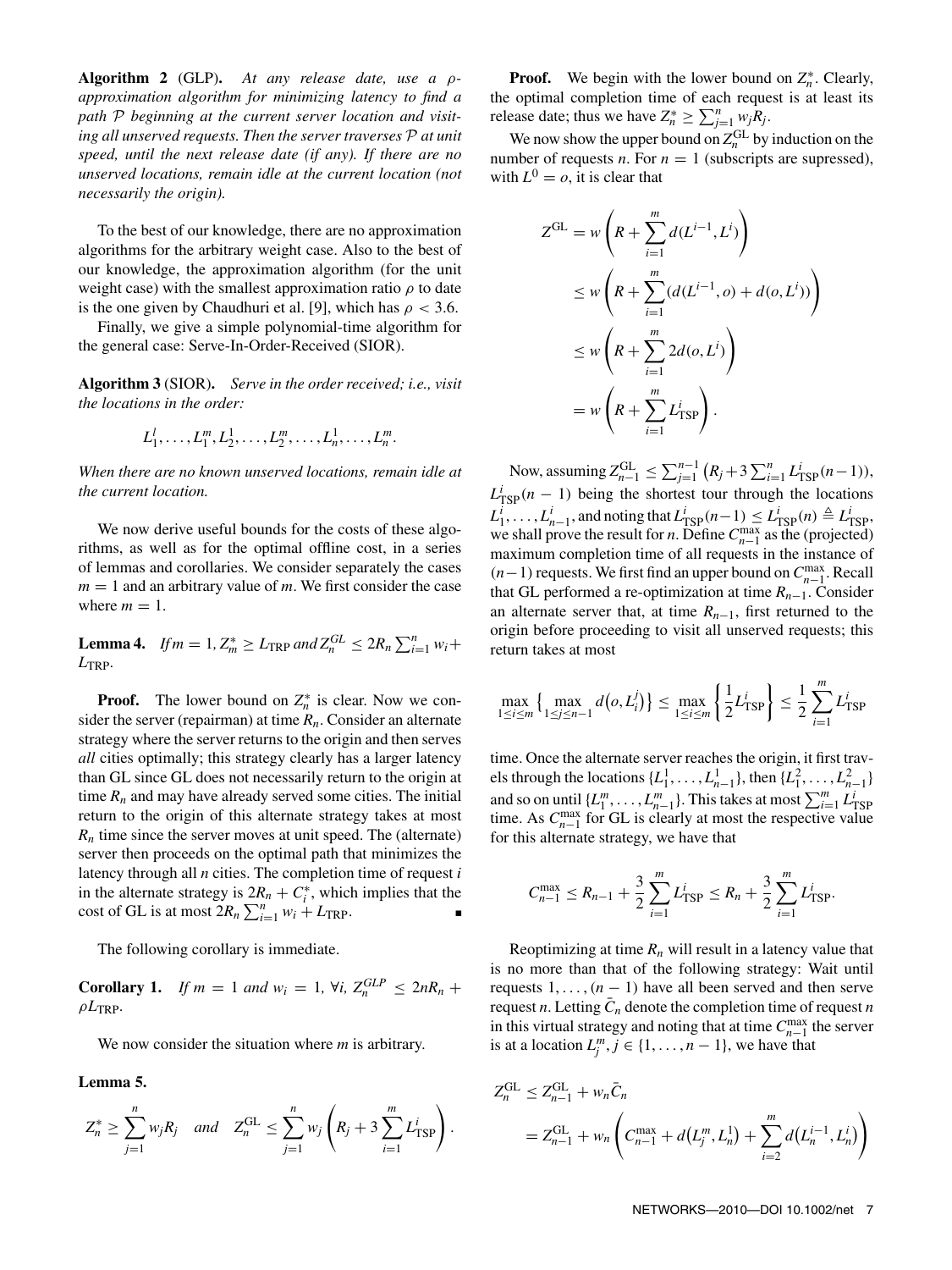$$
\leq Z_{n-1}^{\text{GL}} + w_n \left( C_{n-1}^{\max} + d(L_j^m, o) + d(o, L_n^1) \right)
$$
  
+ 
$$
\sum_{i=2}^m \left( d(L_n^{i-1}, o) + d(o, L_n^i) \right)
$$
  

$$
\leq Z_{n-1}^{\text{GL}} + w_n \left( C_{n-1}^{\max} + \frac{1}{2} L_{\text{TSP}}^m + \sum_{i=1}^m 2d(o, L_n^i) \right)
$$
  

$$
\leq Z_{n-1}^{\text{GL}} + w_n \left( C_{n-1}^{\max} + \frac{1}{2} L_{\text{TSP}}^m + \sum_{i=1}^m L_{\text{TSP}}^i \right)
$$
  

$$
\leq Z_{n-1}^{\text{GL}} + w_n \left( C_{n-1}^{\max} + \frac{3}{2} \sum_{i=1}^m L_{\text{TSP}}^i \right)
$$
  

$$
\leq Z_{n-1}^{\text{GL}} + w_n \left( R_n + 3 \sum_{i=1}^m L_{\text{TSP}}^i \right);
$$

applying the inductive hypothesis proves the lemma.

The proof of Lemma 5 also directly applies to strategy SIOR:

**Corollary 2.**

$$
Z_n^{\text{SIOR}} \leq \sum_{j=1}^n w_j \left( R_j + 3 \sum_{i=1}^m L_{\text{TSP}}^i \right).
$$

*3.2. Order Statistic Release Dates for the Case* m = 1 *and*  $w_i = 1, \forall i$ 

Our main result for this subsection is the following.

**Theorem 2.** *Under Assumption 2, if*  $m = 1$ ,  $w_i = 1$ ,  $\forall i, \mathbb{E}[Y^3] < \infty$  and  $L_1, \ldots, L_n$  are uniformly distributed in [0, 1] <sup>2</sup>*, then*

$$
\lim_{n\to\infty}\frac{Z_n^{\text{GL}}}{Z_n^*}=1
$$

*almost surely.*

**Proof.** We first find appropriate random variables  $F_n$ and  $G_n$ . By Lemma 4 we let  $F_n = L_{TRP}$  and  $G_n = 2nR_n$ . By Lemma 1, we have that  $L_{TRP} = \Omega(n^3)^2$  almost surely. As *L*TRP is almost surely positive, we may conclude that  $\frac{1}{L_{\text{TRP}}}$  =  $O\left(\frac{1}{n^{3/2}}\right)$  almost surely. For any  $\epsilon > 0$ , we have that  $\frac{1}{L_{TRP}} = o\left(\frac{n^{\epsilon}}{n^{3/2}}\right)$  almost surely. Equivalently, we have that  $\lim_{n \to \infty} \frac{n^{\gamma}}{L_{\text{TRP}}} = 0$  almost surely, for any  $\gamma < \frac{3}{2}$ . Next, we decompose the limit:

$$
\frac{G_n}{F_n} = \frac{2nY_{(n)}}{L_{\text{TRP}}} = 2\frac{n^{4/3}}{L_{\text{TRP}}} \frac{Y_{(n)}}{n^{1/3}}.
$$

Taking limits, with  $\gamma = \frac{4}{3}$  and applying Lemma 2 (with  $r = 3$ and  $\delta = \frac{1}{3}$ , proves the theorem. **Remark 1.** *We actually only require that there exists*  $\varepsilon > 0$ *such that*  $\mathbb{E}[Y^{2+e}] < \infty$  *to prove the above theorem.* 

Unfortunately, we were unable to prove a similar asymptotic optimality result for GLP. Corollary 1 and the proof of Theorem 2 suggest choosing  $F_n = \rho L_{TRP}$ . But since  $\rho > 1$ , it would have no longer been necessarily true that  $Z_n^* \geq F_n$ . However, the same approach does yield the following corollary.

**Corollary 3.** *Under Assumption 2, if*  $m = 1$ ,  $w_i = 1$ ,  $∀i, \mathbb{E}[Y^3] < ∞$  *and*  $L_1, \ldots, L_n$  *are uniformly distributed in* [0, 1] <sup>2</sup>*, then*

$$
\lim_{n \to \infty} \frac{Z_n^{\text{GLP}}}{Z_n^*} = \rho
$$

*almost surely.*

*3.3. Renewal Process Release Dates for Arbitrary* m *and* wi

We first introduce a new stochastic assumption for the release dates.

**Assumption 7** (Renewal Process)**.** *Define non-negative i.i.d. random variables*  $X_i \geq 0$  *to be the time between the* (*i*−1)*th and ith release date. We then define the release dates as follows:*  $R_k = \sum_{i=1}^k X_i$ ; note that  $R_{k+1} = R_k + X_{k+1}$  for all *k. Let*  $\mu_X$  and  $\sigma_X^2$  denote the mean and variance, respectively, *of the random variable X.*

The main result of this subsection is the following.

**Theorem 3.** *Under Assumptions 1, 7 and 3, if*  $\mathbb{E}[X^2] < \infty$ *, then*

$$
\lim_{n\to\infty}\frac{Z_n^{\text{GL}}}{Z_n^*}=1
$$

*almost surely.*

**Proof.** We assume  $\mu_X > 0$  without loss of generality since otherwise all release dates would be zero, almost surely, and there would be nothing to prove.

We assign  $F_n = \sum_{j=1}^n w_j R_j$  and  $G_n = 3(\sum_{j=1}^n w_j)$  $(\sum_{i=1}^{m} L_{\text{ISP}}^i)$ , in accordance with Lemma 5. Showing  $\lim_{n\to\infty} \frac{G_n}{F_n} = 0$  almost surely proves the theorem. We first bound (using Assumption 3) the argument of the limit:

$$
\frac{G_n}{F_n} = \frac{3\left(\sum_{j=1}^n w_j\right)\left(\sum_{i=1}^m L_{\text{TSP}}^i\right)}{\sum_{j=1}^n w_j R_j} \le \frac{3n\Omega \sum_{i=1}^m L_{\text{TSP}}^i}{\omega \sum_{j=1}^n R_j}.
$$

We now express the sum of release dates in terms of the *X* random variables:

$$
\sum_{i=1}^{n} R_i = \sum_{i=1}^{n} \sum_{n=1}^{i} X_j = \sum_{j=1}^{n} \sum_{i=j}^{n} X_j
$$
  
= 
$$
\sum_{j=1}^{n} (n-j+1)X_j = \sum_{j=1}^{n} jX_j,
$$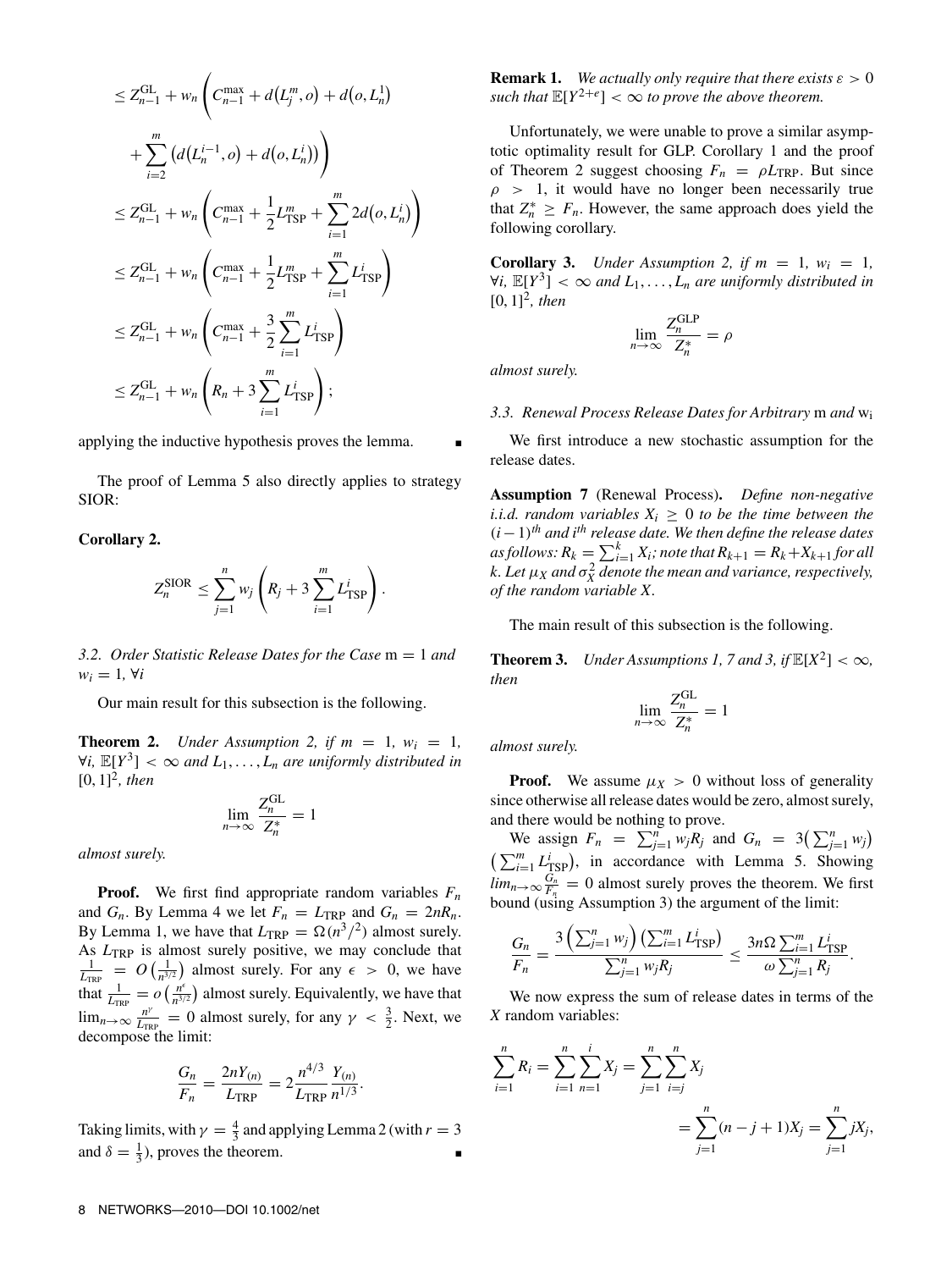where the last equality follows (almost surely) from the fact that the  $X_j$  random variables are i.i.d. Next, we take limits and apply Lemma 3 and Theorem 1:

$$
\frac{3n\Omega \sum_{i=1}^{m} L_{\text{ISP}}^{i}}{\omega \sum_{j=1}^{n} R_j} = \frac{3n\Omega \sum_{i=1}^{m} L_{\text{ISP}}^{i}}{\omega \sum_{j=1}^{n} jX_j}
$$

$$
= \left(\frac{3\Omega}{\omega}\right) \left(\frac{n^2}{\sum_{j=1}^{n} jX_j}\right) \left(\frac{\sum_{i=1}^{m} L_{\text{ISP}}^{i}}{n^{(d-1)/d}}\right) \left(\frac{1}{n^{1/d}}\right)
$$

$$
\rightarrow \left(\frac{3\Omega}{\omega}\right) \left(\frac{2}{\mu_X}\right) \left(\sum_{i=1}^{m} c_d^{i}\right) (0),
$$

almost surely, and the convergence is proved.

As the upper bound on the cost of SIOR is identical to that of GL (c.f. Lemma 5 and Corollary 2), we have the following corollary for the polynomial-time SIOR.

**Corollary 4.** *Under Assumptions 1, 7 and 3, if*  $\mathbb{E}[X^2] < \infty$ *, then*

$$
\lim_{n \to \infty} \frac{Z_n^{\text{SIOR}}}{Z_n^*} = 1
$$

*almost surely.*

# **4. SINGLE MACHINE MINSUM ONLINE SCHEDULING**

We consider online versions of the single machine scheduling problems  $1|r_j$ , *pmtn* $|\sum_j w_j C_j$  and  $1|r_j|\sum_j w_j C_j$ ; offline versions of both these problems are NP-hard.

# *4.1. Online*  $1|r_j$ ,  $pmtn | \sum_j w_j C_j$

Consider the preemptive *Weighted Shortest Processing Requirement* (WSPR) heuristic, which is an online algorithm: At any point in time, among the known unfinished jobs, process the one with the highest ratio  $w_i/p_i$ . Note that the WSPR heuristic (also known as Smith's ratio rule [33]) solves  $1||\sum_j w_j C_j$ , and consequently  $1|pmtn|\sum_j w_j C_j$ , exactly; e.g., see Pinedo [27]. We begin by stating the main result for this subsection.

**Theorem 4.** *Under Assumptions 4, 5 and 6, if*  $\mathbb{E}[Y] <$ ∞*, then the WSPR heuristic is almost surely asymptotically optimal for the online version of*  $1|r_j$ *, pmtn* $\sum_j w_j C_j$ .

**Proof.** We assume  $\mathbb{E}[P] > 0$  and  $\mathbb{E}[W] > 0$  without loss of generality since otherwise both online and offline costs are equal to zero and we have nothing to prove.

Let  $Z_n^{\text{WSPR}}$  be the random variable denoting the cost of WSPR on an instance of *n* jobs under the probabilistic conditions of the theorem. Let  $Z_n^*$  be the random variable denoting the optimal offline cost for  $1|r_j$ ,  $pmtn$   $\sum_j w_j C_j$ . Finally, let  $Z_n^{\mathcal{R}}$  be the random variable for the optimal cost of the relaxed problem  $1|pmtn| \sum_j w_j C_j$ , which is solved optimally by the WSPR heuristic; clearly  $Z_n^{\mathcal{R}} \leq Z_n^*$ .

At time  $R_n$ , the release date of the final job in the instance, assume that no processing has been done; clearly, this will only increase the online cost of WSPR. Therefore, under this assumption, at time  $R_n$ , the WSPR heuristic essentially sees the problem  $1|pmtn| \sum_j w_j C_j$  (i.e., all release dates are equal to zero). Consequently, we have that

$$
Z_n^{\text{WSPR}} \le R_n \sum_{j=1}^n W_j + Z_n^{\mathcal{R}}.\tag{1}
$$

Considering the ratio of online to offline costs, we have that

$$
\frac{Z_n^{\text{WSPR}}}{Z_n^*} \le \frac{R_n \sum_{j=1}^n W_j + Z_n^{\mathcal{R}}}{Z_n^{\mathcal{R}}} = 1 + \frac{R_n \sum_{j=1}^n W_j}{Z_n^{\mathcal{R}}}.
$$

Let  $\mathcal{B}_j$  be the event that  $P_j \geq \mathbb{E}[P] \wedge W_j \geq \mathbb{E}[W]$ . We have that  $\mathbb{P}[\mathcal{B}_i] = \alpha$  for some  $\alpha$ . Let *J* denote the set of jobs having property  $\mathcal{B}_i$ . If we consider *n* jobs,  $|J|$  is a binomial random variable with parameters *n* and α. By the Strong Law of Large Numbers,  $|J|/n \to \alpha$ , almost surely and, therefore,  $J = \Theta(n)$ , almost surely. Next, in order to compute a lower bound on  $Z_n^{\mathcal{R}}$ , we consider the processing of only the jobs in *J*. We re-order the indices on the *W* and *P* random variables in *J* such that

$$
\frac{W_1}{P_1} \ge \frac{W_2}{P_2} \ge \cdots \ge \frac{W_{|J|}}{P_{|J|}}.
$$

Applying the WSPR heuristic to the jobs in *J*, we observe the following: The completion time of the first job processed, job 1, is  $P_1$ ; the completion time of job 2 is  $P_1 + P_2$ ; the completion time of job *k* is  $P_1 + \cdots + P_k$ . Therefore, a lower bound for serving the set *J* of jobs, which is also a lower bound for  $Z_n^{\mathcal{R}}$ , is

$$
\sum_{j=1}^{|J|} \mathbb{E}[W] \sum_{i=1}^{j} \mathbb{E}[P] = \mathbb{E}[W] \mathbb{E}[P] \frac{|J|(|J|+1)}{1}.
$$

Using the fact that  $|J| = \Theta(n)$ , almost surely, we have that  $Z_n^{\mathcal{R}} = \Omega(n^2)$ , almost surely. By the Strong Law of Large Numbers,  $\sum_{j=1}^{n} W_j = \Theta(n)$  almost surely and, by Lemma 2 with  $r = 1$ ,  $R_n = o(n)$  almost surely. We are therefore able to conclude that, as  $n \to \infty$ ,

$$
\frac{R_n\sum_{j=1}^n W_j}{Z_n^{\mathcal{R}}}\to 0,
$$

almost surely and the proof is complete. ■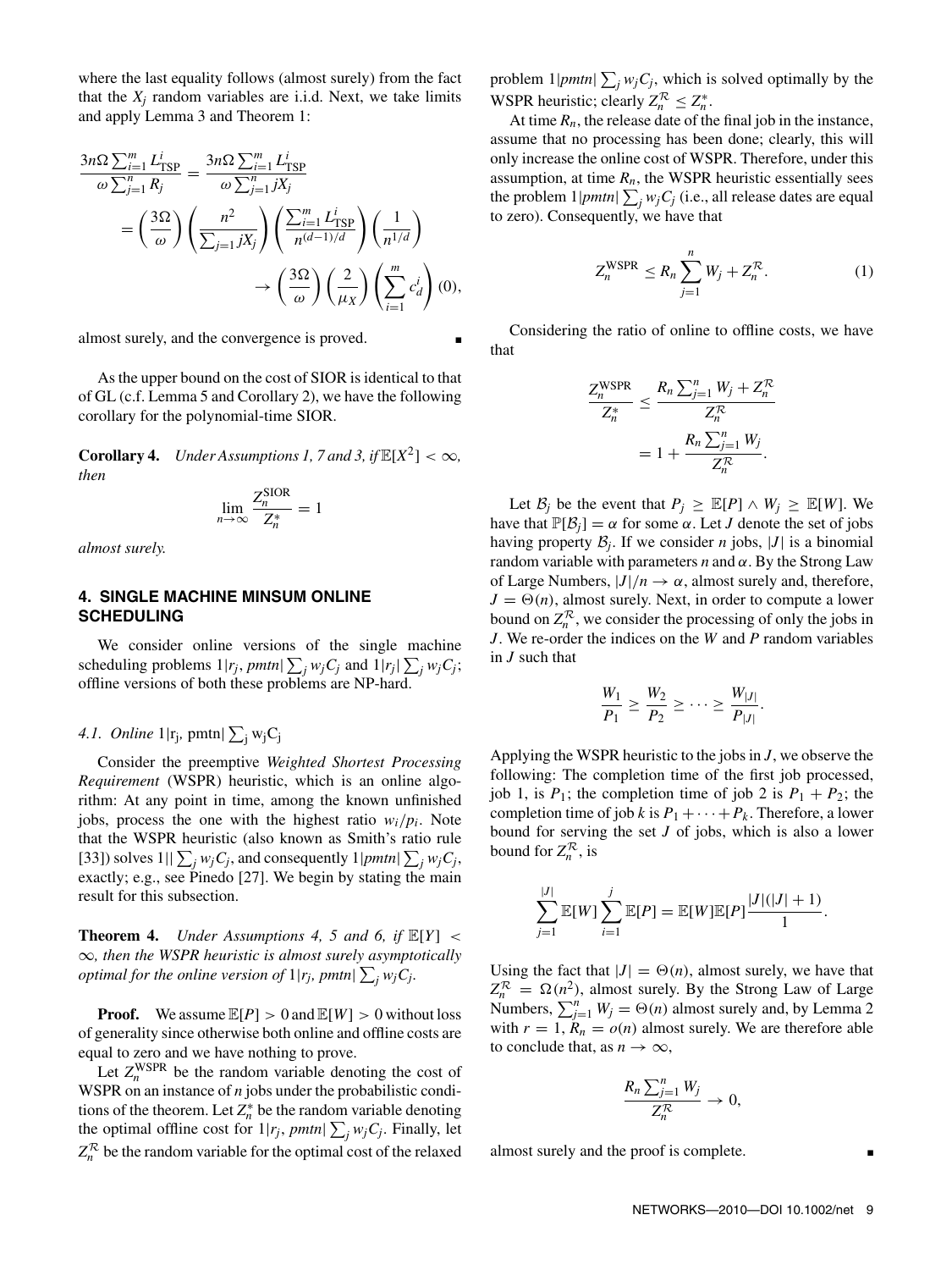4.2. Online  $1|r_j| \sum_j w_j C_j$ 

A nonpreemptive version *Nonpreemptive Weighted Shortest Processing Requirement* (NWSPR) of WSPR is easily defined: Whenever the machine is available to process a job, if there remain unprocessed jobs, choose the job with the highest ratio  $w_i/p_i$ . We are able to prove the exact same result as Theorem 4:

**Theorem 5.** *Under Assumptions 4, 5, and 6, if*  $\mathbb{E}[Y] < \infty$ *, then the NWSPR heuristic is almost surely asymptotically optimal for the online version of*  $1|r_j| \sum_j w_j C_j$ .

The proof of Theorem 5 is very similar to that of Theorem 4; we detail only the *differences*.

**Proof Outline 1.** First, note that  $Z_n^{\mathcal{R}}$  is the optimal value for both  $1|pmtn| \sum_j w_j C_j$  and  $1||\sum_j w_j C_j$ , since these two problems are essentially identical. Equation (1) is modified to become

$$
Z_n^{\text{NWSPR}} \leq \left(R_n + \max_{1 \leq i \leq n} P_i\right) \sum_{j=1}^n W_j + Z_n^{\mathcal{R}}.
$$

The reason for this modification is because at time  $R_n$ , we can not relate NWSPR's actions to the problem  $1||\sum_j w_j C_j$ , since it might be busy processing some job. But after  $\max_{1 \le i \le n} P_i$ time, we are certain that the machine has finished whatever job had been in progress at time *Rn*. Therefore, at time  $R_n$  + max<sub>1 ≤*i* ≤*n*</sub>  $P_i$ , assuming that no job has been processed, NWSPR "sees" the problem  $1||\sum_j w_j C_j.$  After recalling that max<sub>1</sub><*i*<*n*  $P_i = o(n)$  almost surely (Lemma 2 with  $r = 1$ ), the rest of the proof remains identical.

# **5. PARALLEL MACHINE MINSUM ONLINE SCHEDULING**

We first consider online versions of the parallel machine scheduling problems  $Q|r_j, pmtn| \sum_j C_j$  and  $P|r_j| \sum_j C_j$ ; offline versions of both these problems are NP-hard. We show that well-known heuristics for these problems are asymptotically optimal, almost surely. We then study  $Q|r_j$ , *pmtn*|  $\sum_j w_j C_j$  and  $Q|r_j| \sum_j w_j C_j$  and show that, if we allow for non-polynomial time algorithms, there exist online algorithms that are asymptotically optimal, almost surely, for these difficult scheduling problems.

# *5.1. Online*  $Q|r_j$ ,  $pmtn \mid \sum_j C_j$

Consider the *Shortest Remaining Processing Requirement on Fastest Machine* (SRPR-FM) heuristic, which is also an online algorithm: At any given time, the job with the shortest remaining processing requirement is assigned to the fastest machine, the job with the second shortest remaining processing requirement is assigned to the second fastest machine, and so on. Note that the SRPR-FM heuristic solves  $Q|pmtn|\sum_j C_j$ exactly; e.g., see [27].

The reason that we only consider unit weights in this section is that even  $P|pmtn| \sum_j w_j C_j$  is NP-hard and our technique for proving asymptotical optimality for a wellknown heuristic would break down. Our approach requires that SRPR-FM *exactly* solves the machine scheduling problem when all release dates are zero. Further details are given in the proof of Theorem 6.

**Theorem 6.** *Under Assumptions 4, 5, and m fixed, if* $\mathbb{E}[Y]$  < ∞*, then the SRPR-FM heuristic is almost surely asymptotically optimal for the online version of*  $Q|r_j$ *,*  $p$ *mtn* $|\sum_j C_j$ .

**Proof.** We assume  $\mathbb{E}[P] > 0$  without loss of generality since otherwise both online and offline costs are equal to zero and we have nothing to prove.

Let *Z*<sub>n</sub><sup>SRPR−FM</sup> be the random variable denoting the cost of SRPR-FM on an instance of *n* jobs under the probabilistic conditions of the theorem. Let  $Z_n^*$  be the random variable denoting the optimal offline cost for  $Q|r_j$ , *pmtn*  $\sum_j C_j$ . Finally, let  $Z_n^{\mathcal{R}}$  be the random variable for the optimal cost of the relaxed problem  $Q|pmtn| \sum_{j} C_j$ , which is solved optimally by the SRPR-FM heuristic; clearly  $Z_n^{\mathcal{R}} \leq Z_n^*$ .

At time  $R_n$ , the release date of the final job in the instance, assume that no processing has been done; clearly, this will only increase the online cost of SRPR-FM. Therefore, under this assumption, at time  $R_n$ , the SRPR-FM heuristic essentially sees the problem  $Q|pmtn| \sum_j C_j$ . Consequently, we have that

$$
Z_n^{\text{SRPR-FM}} \le nR_n + Z_n^{\mathcal{R}}.\tag{2}
$$

The dependence of our proof on Equation (2) is the reason why we are limited to studying unit weights. Had we considered arbitrary weights, online algorithm SRPR-FM would encounter the NP-hard relaxation  $Q|pmtn| \sum_j w_j C_j$  and we would not be able to construct a viable version of Equation (2).

Considering the ratio of online to offline costs, we have that

$$
\frac{Z_n^{\text{SRPR-FM}}}{Z_n^*} \le \frac{nR_n + Z_n^{\mathcal{R}}}{Z_n^{\mathcal{R}}} = 1 + \frac{nR_n}{Z_n^{\mathcal{R}}}.
$$

Next, we compute a lower bound on  $Z_n^{\mathcal{R}}$ . Clearly, the optimal cost of  $P|pmtn| \sum_{j} C_j$ , where all machines have speed *s*<sup>1</sup> (the fastest speed), is a lower bound. Furthermore, the optimal cost of  $1|pmtn| \sum_j C_j$ , where the single machine has speed *ms*<sub>1</sub>, is a lower bound for *P*|*pmtn*|  $\sum_{j} C_j$ ; the idea to consider a fast single machine relaxation was first considered by Eastman et al. [14]. Note that the nonpreemptive *Shortest Processing Requirement*<sup>1</sup> (SPR) heuristic solves  $1|pmn| \sum_j C_j$  exactly (to see this, simply set  $w_i = 1$ ,  $\forall i$ 

<sup>&</sup>lt;sup>1</sup>Whenever the machine is available to process a job, choose the job with the shortest processing requirement.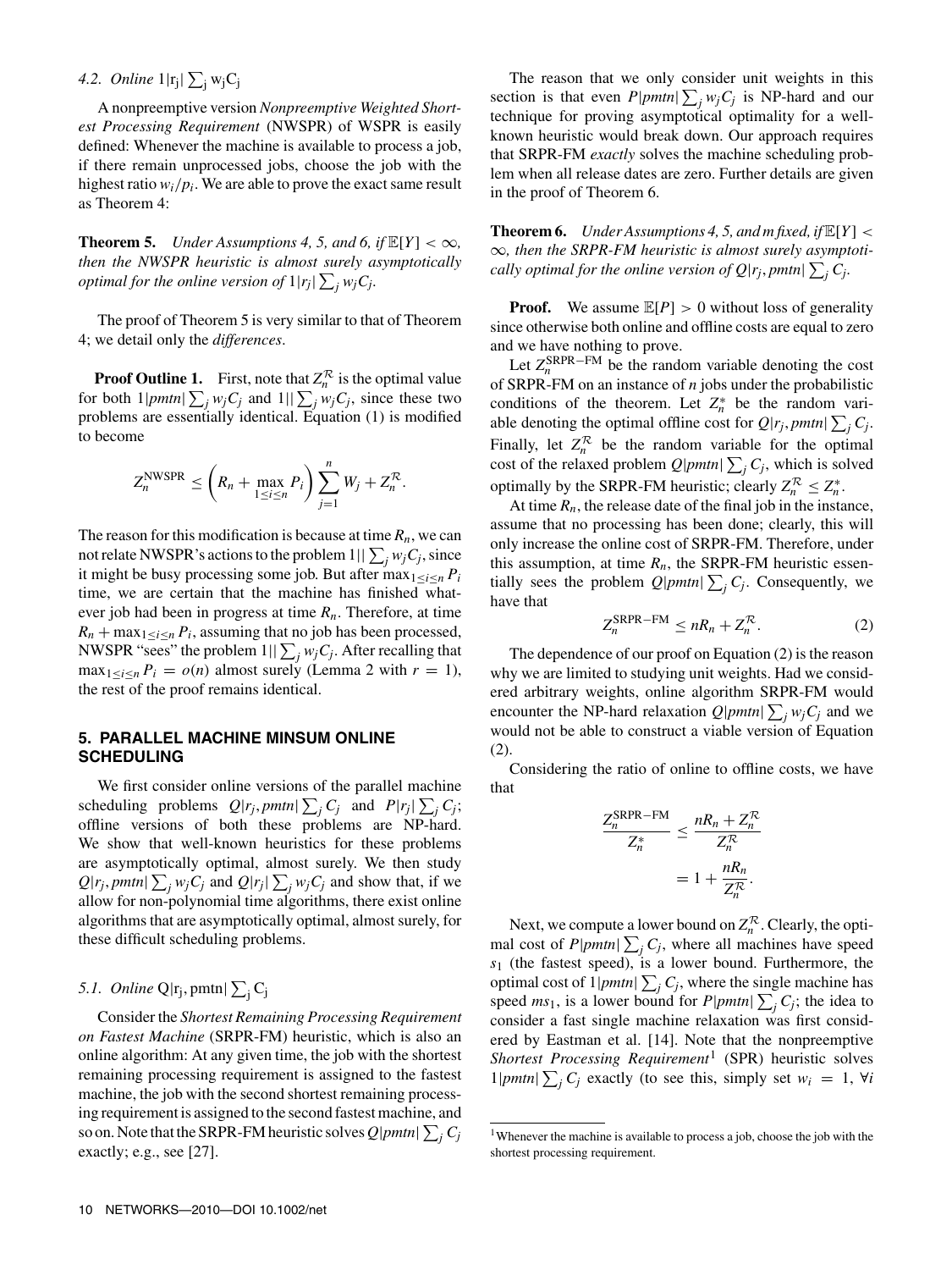in the introductory discussion of Section 4.1). We apply a similar argument to that in the proof of Theorem 4: Let  $B_j$ be the event that  $P_i \geq \mathbb{E}[P]$ . We have that  $\mathbb{P}[\mathcal{B}_i] = \alpha$  for some  $\alpha$ . Let *J* denote the set of jobs having property  $\mathcal{B}_i$ . If we consider  $n$  jobs,  $|J|$  is a binomial random variable with parameters *n* and  $α$ . By the Strong Law of Large Numbers,  $|J|/n \to \alpha$ , almost surely and, therefore,  $J = \Theta(n)$ , almost surely. Next, in order to compute a lower bound on  $Z_n^{\mathcal{R}}$ , we consider the processing of only the jobs in *J*. We re-order the indices on the *P* random variables in *J* such that

$$
P_1 \leq P_2 \leq \cdots \leq P_{|J|}.
$$

Applying the SPR heuristic to the jobs in *J*, we observe the following: The completion time of the first job processed, job 1, is  $P_1/(ms_1)$ ; the completion time of job 2 is  $(P_1 + P_2)/(ms_1)$ ; the completion time of job *k* is  $(P_1 + \cdots + P_n)$ *Pk* )/(*ms*1). Therefore, a lower bound for serving the set *J* of jobs, which is also a lower bound for  $Z_n^{\mathcal{R}}$ , is

$$
\sum_{j=1}^{|J|} \sum_{i=1}^{j} \frac{\mathbb{E}[P]}{ms_1} = \frac{\mathbb{E}[P]}{ms_1} \frac{|J|(|J|+1)}{2}.
$$

Using the fact that  $|J| = \Theta(n)$ , almost surely, we have that  $Z_n^{\mathcal{R}} = \Omega(n^2)$ , almost surely. Recalling that  $R_n = o(n)$  almost surely, as  $n \to \infty$ ,

$$
\frac{nR_n}{Z_n^{\mathcal{R}}} \to 0,
$$

almost surely and the proof is complete.

5.2. Online  $\Pr_j | \sum_j C_j$ 

Consider the nonpreemptive *Shortest Processing Requirement* (SPR) heuristic, which is also an online algorithm: whenever a machine is available to process a job, choose the job with the shortest processing requirement. Note that the SPR heuristic solves  $P||\sum_{j} C_j$  exactly; e.g., see [27]. Again, the reason that we only consider problems with unit weights is that  $P||\sum_j w_j C_j$  is NP-hard. Our main result for this section is the following.

**Theorem 7.** *Under Assumptions 4, 5, and m fixed, if* $E[Y]$  < ∞ *then the SPR heuristic is almost surely asymptotically optimal for the online version of P* $|r_j| \sum_j C_j$ *.* 

The proof of Theorem 7 is very similar to that of Theorem 6; we detail only the *differences*.

**Proof Outline 2.** Note that  $Z_n^{\mathcal{R}}$  is the optimal value for  $P||\sum_{j} C_j$ . Equation (2) is modified to become

$$
Z_n^{\text{SPR}} \le n \left( R_n + \max_{1 \le i \le n} P_i \right) + Z_n^{\mathcal{R}}.
$$

The reason for this modification is because at time *Rn*, we can not relate SPR's actions to the problem  $P||\sum_{j} C_j$ , since some machines might be busy processing some jobs. But after max $_{1 \le i \le n} P_i$  time, we are certain that the machines have finished whatever jobs had been in progress at time *Rn*. Therefore, at time  $R_n + \max_{1 \le i \le n} P_i$ , assuming that no job has been processed, SPR "sees" the problem  $P||\sum_{j} C_j$ . The rest of the proof remains identical.

# 5.*3. Online Q*|r<sub>j</sub>, pmtn|  $\sum_j w_j C_j$  *and* Q|r<sub>j</sub>|  $\sum_j w_j C_j$

In this section, we point out that if we consider nonpolynomial time online algorithms, we obtain asymptotic optimality results for more difficult machine scheduling problems. To illustrate our point, we consider  $Q|r_j, pmtn| \sum_j w_j C_j$ ; similar reasoning applies to the nonpreemptive version.

Let *A*offline be an offline algorithm that exactly solves  $Q$ |*pmtn*| $\sum_j w_j C_j$ , which is NP-hard. Let *A* be the online algorithm that, whenever a new job is released, applies algorithm *A*offline to all known unprocessed jobs. The proofs of Theorems 4 and 6 can be combined to give the following result.

**Theorem 8.** *Under Assumptions 4, 5, 6, and m fixed, if*  $\mathbb{E}[Y] < \infty$ *, then online algorithm A is almost surely asymptotically optimal for the online version of*  $Q|r_j, pmtn| \sum_j w_j C_j.$ 

Similarly, we also have the following result.

**Theorem 9.** *Under Assumptions 4, 5, 6, and m fixed, if*  $\mathbb{E}[Y] < \infty$ *, there exists an online algorithm*  $\overline{A}$  *that is almost surely asymptotically optimal for the online version of*  $Q|r_j| \sum_j w_j C_j$ .

## **Acknowledgments**

The authors thank the anonymous referees for their thoughtful comments, which improved the quality and clarity of the article.

# **REFERENCES**

- [1] S. Albers and B. Schröder, An experimental study of online scheduling algorithms, J Exp Algorithm 7 (2002), 3.
- [2] L. Allulli, G. Ausiello, and L. Laura, On the power of lookahead in on-line vehicle routing problems, In Proceedings of the Eleventh International Computing and Combinatorics Conference, Kunming, China, 2005, pp. 728–736.
- [3] E. Anderson and C. Potts, On-line scheduling of a single machine to minimize total weighted completion time, Math Oper Res 29 (2004), 686–697.
- [4] G. Bampis and E. Rouskas, On scheduling problems with applications to packet-switched optical WDM networks, Technical Report TR-2000-07, 2000, Available at: http://citeseer.ist.psu.edu/bampis01scheduling.html.
- [5] J. Beardwood, J. Halton, and J. Hammersley, The shortest path through many points, Proc Cambridge Phil Soc 55 (1959), 299–327.